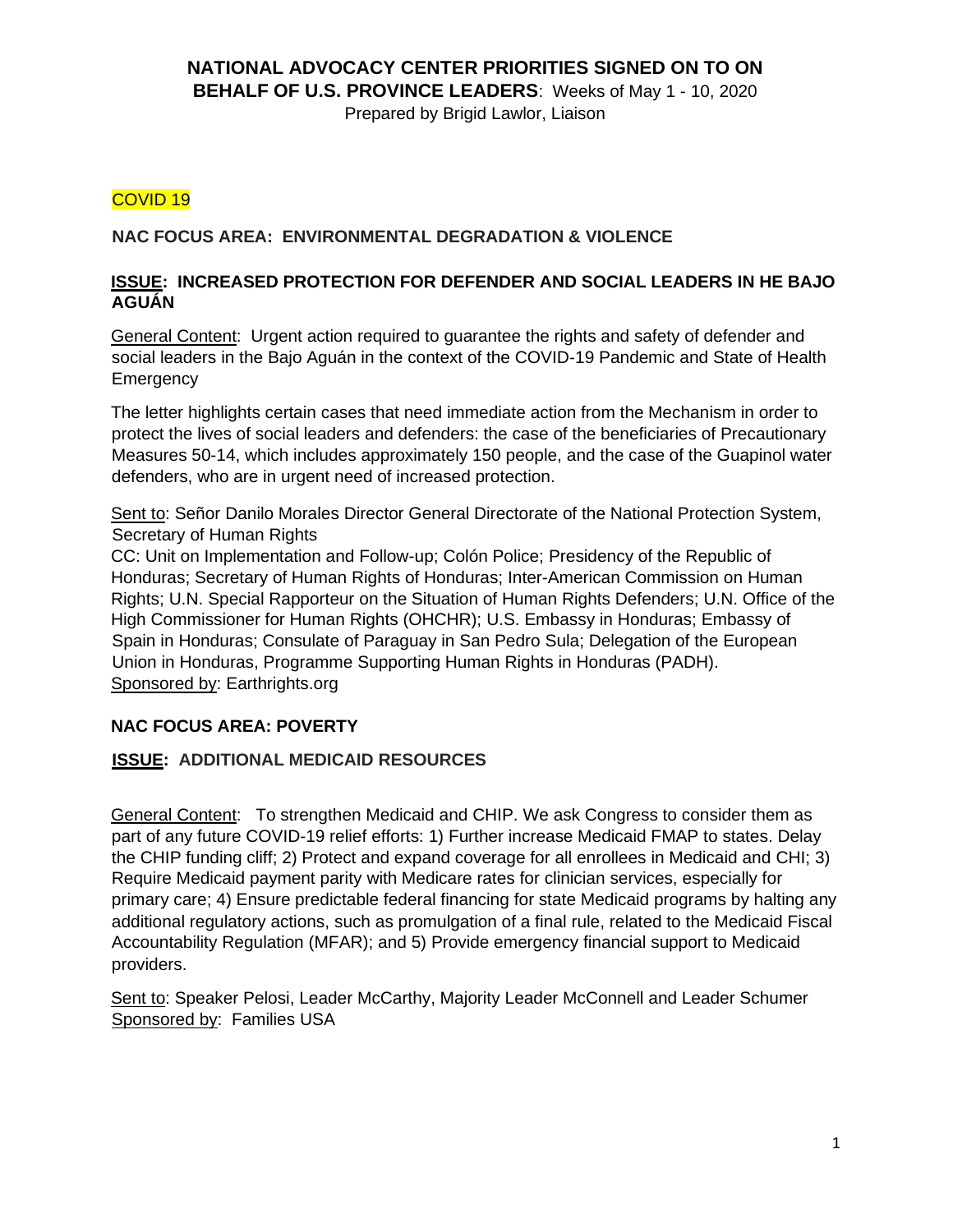**NATIONAL ADVOCACY CENTER PRIORITIES SIGNED ON TO ON** 

**BEHALF OF U.S. PROVINCE LEADERS**: Weeks of May 1 - 10, 2020

Prepared by Brigid Lawlor, Liaison

## **ISSUE: HEALTH CARE PRIORITIES FOR 4TH MAJOR COVID-19 PACKAGE**

General Content: Letter urging Congress to include the following health care priorities in the next major package:

- Ensure free and accessible treatment for all.
- Expand access to testing for all.
- Provide additional Medicaid funding for states, localities, and tribes, including a significant increase to the Federal Medical Assistance Percentage (FMAP).
- Open a special enrollment period for health insurance.
- Direct the Occupational Safety and Health Administration (OSHA) to issue an Emergency Temporary Standard to protect front line health care workers.
- Encourage President Trump to dramatically increase the availability of medical supplies by fully invoking manufacturing authority the Defense Production Act and releasing any remaining medical supplies in the Strategic Defense Stockpile
- Increase funding and access for mental health services.
- Require the Center for Disease Control and Prevention to upgrade data surveillance systems to collect and release robust federal demographic data.

### Sent to: Members of Congress

Sponsored by: WISC (Washington Interreligious Staff Community)

#### **ISSUE: EMERGENCY RENTAL ASSISTANCE AND RENTAL MARKET STABILIZATION ACT**

General Content: To ensure housing stability during the covid-19 pandemic, our letter that supports a \$100 billion in emergency rental assistance proposal.

#### Sent to: Members of Congress

Sponsored by: National Low-Income Housing Coalition

## **NAC FOCUS AREA: US POLICIES THAT AFFECT GOOD SHEPHERD MISSION IN OTHER COUNTRIES ISSUE: CALLING FOR AN END TO HUMAN RIGHTS ABUSES AND ACCOUNTABILITY FOR COVID-19 RESPONSE IN MYANMAR**

General Content: ,To utilize all diplomatic channels and high-level pressure on the government of Myanmar to strongly urge them take the following actions: 1) The government of Myanmar should call for—and the Tatmadaw should agree to—a nationwide ceasefire in accordance with the UN Secretary General's call for a global ceasefire in the face of COVID-19 pandemic. 2) The Myanmar Government must immediately end its internet blackout and allow access to lifesaving information. 3) The Myanmar Government must stop targeting journalists and reverse directives to block websites. IV. Freedom of movement and equitable access to testing, healthcare, and humanitarian aid must be ensured, including for Myanmar's most marginalized.

Sent to: Michael R. Pompeo, Secretary of State Sponsored by: American Jewish World Service